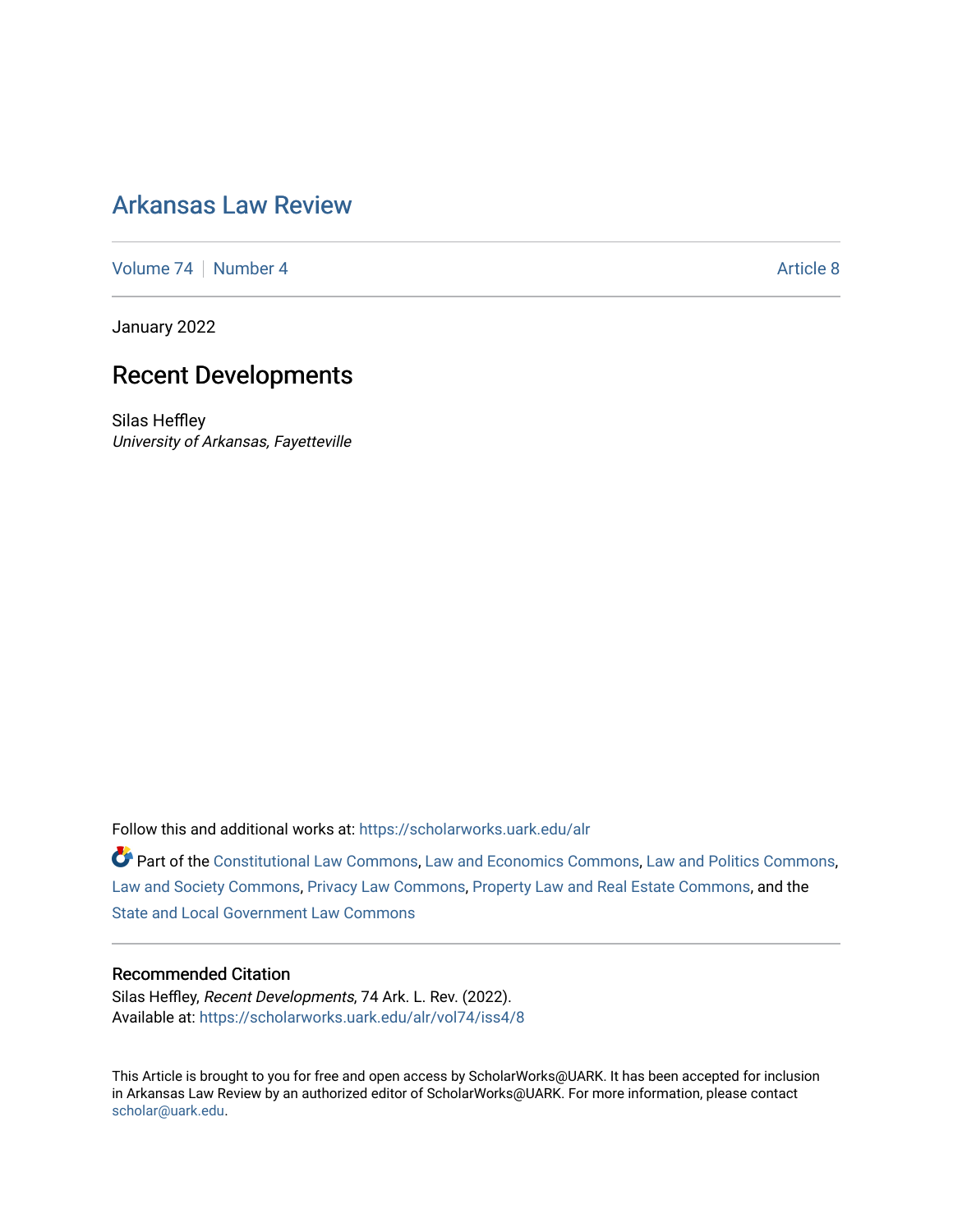# **RECENT DEVELOPMENTS**

#### *MORNINGSIDE CHURCH, INC. v. RUTLEDGE*<sup>1</sup>

In a case involving a Missouri televangelist, a purported COVID-19 cure, and state officials from Arkansas and California, the Eighth Circuit Court of Appeals affirmed the lower court's dismissal for lack of personal jurisdiction.

Jim Bakker is the lead pastor at Morningside Church in Stone County, Missouri and the host of the Jim Bakker Show—a nationally broadcast television program produced in conjunction with Morningside Church and Morningside Church Productions (collectively, "Morningside"). Bakker is a resident of Stone County, and both Morningside entities are headquartered there.

In February 2020, Bakker began advertising a product named "Silver Solution" on the Jim Bakker Show as a "proven" COVID-19 remedy. This attracted scrutiny from law enforcement officials across the country. Los Angeles, California City Attorney Mike Feuer; Arkansas Attorney General Leslie Rutledge; Merced County, California District Attorney Kimberly Lewis; and San Joaquin County, California District Attorney Tori Verber Salazar opened investigations into Bakker's advertisements for potential violations of California's false advertising law, Arkansas's deceptive trade practices law, and California's Business and Professions Code, respectively.

Bakker and Morningside filed suit against the four officials in the Western District of Missouri, alleging the investigations violated their constitutional rights and that the relevant state statutes were unconstitutional. The district court dismissed for lack of personal jurisdiction. Morningside appealed.

Reviewing the decision de novo, the Eighth Circuit reasoned that due process requires a defendant have minimum contacts with a forum state for that state to exercise specific personal jurisdiction. The court then enumerated the Eighth Circuit's five-

<sup>1.</sup> Morningside Church, Inc. v. Rutledge, 9 F.4th 615 (8th Cir. 2021).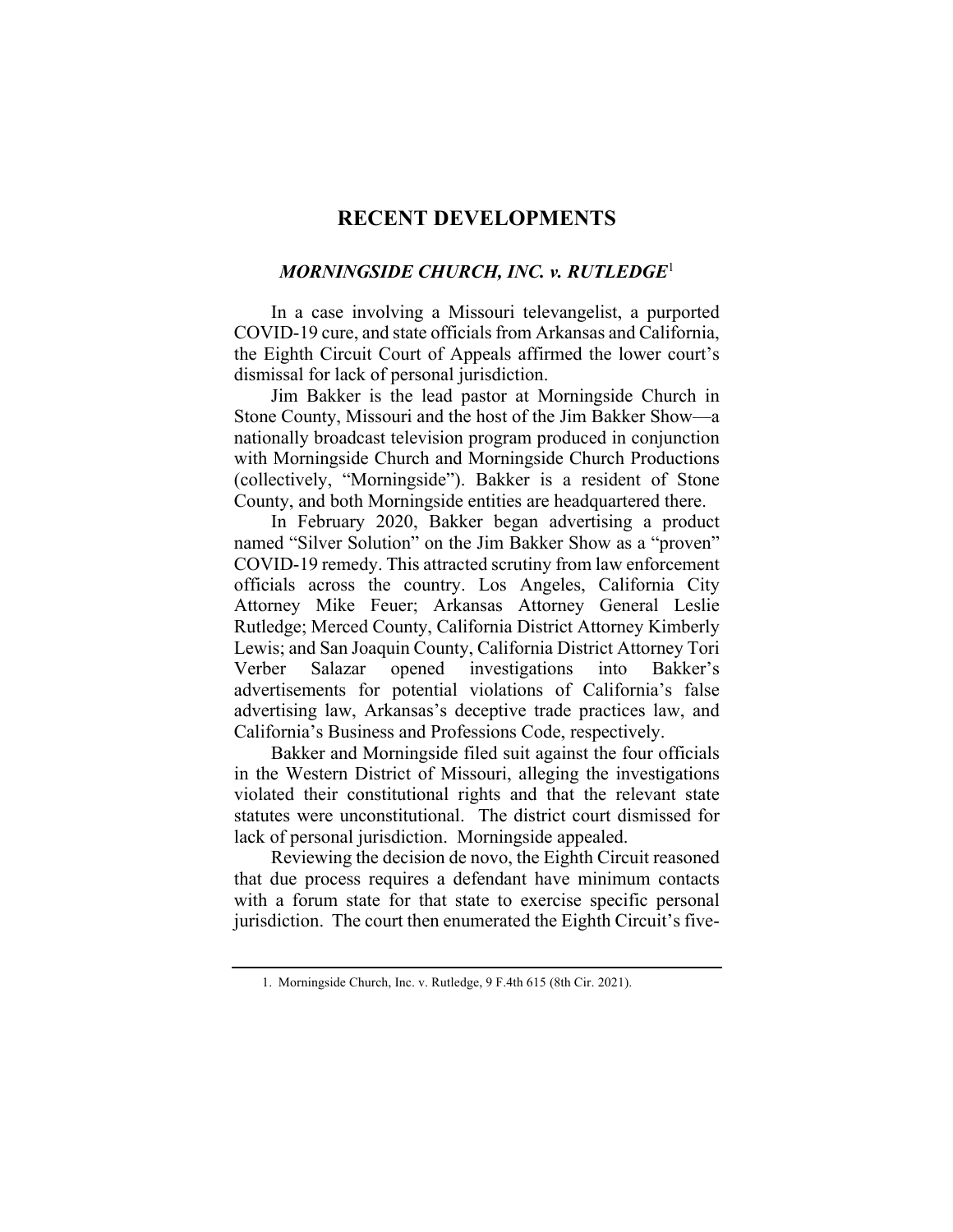factor test to assess the sufficiency of a defendant's contacts: "(1) the nature and quality of contacts with the forum state; (2) the quantity of such contacts; (3) the relation of the cause of action to the contacts; (4) the interest of the forum state in providing a forum for its residents; and (5) [the] convenience of the parties."2

The court additionally evaluated specific jurisdiction using the 'effects test' set forth in *Calder v. Jones*, <sup>3</sup> which extends specific personal jurisdiction to nonresident defendants who commit intentional torts when their effects are "felt primarily within the forum state."4 The contacts that Bakker and Morningside alleged were sufficient to establish personal jurisdiction over the defendants in the Western District of Missouri were the letters and telephone calls that the defendants had directed toward them requesting information related to the Silver Solution advertisements.

Using the five-factor test, the court held that the first two factors in this instance "weigh[ed] heavily against personal jurisdiction."<sup>5</sup> It reasoned that the communications at issue occurred in Missouri merely because Bakker lived there and Morningside was headquartered there; therefore, Bakker and Morningside were "the only link between defendant[s] and the forum."6 The court likewise held that the third factor disfavored personal jurisdiction, as the communications failed to demonstrate contacts with the forum itself. Regarding the fourth and fifth "less important" factors, the court held that "while Missouri has an interest in establishing a forum for its residents, that forum is an inconvenient one for the defendants, who are not from Missouri and have no business in the state."7

<sup>2.</sup> *Id.* at 619 (quoting Federated Mut. Ins. Co. v. FedNat Holding Co., 928 F.3d 718, 720 (8th Cir. 2019)).

<sup>3.</sup> *See id.* at 620 (citing Calder v. Jones, 465 U.S. 783 (1984)).

<sup>4.</sup> *Id.* (citation omitted). *Walden v. Fiore* refined the effects test, adding two limitations: (1) the defendant must have created the contacts with the forum state himself; and (2) the contacts must go to the defendant's relationship with the forum itself and not merely to persons who happen to reside there. 571 U.S. 277, 284-85 (2014).

<sup>5.</sup> *Morningside Church, Inc.*, 9 F.4th at 620-21.

<sup>6.</sup> *Id.* at 620 (quotation omitted).

<sup>7.</sup> *Id.* at 621 (quoting Whaley v. Esebag, 946 F.3d 447, 453 (8th Cir. 2020)).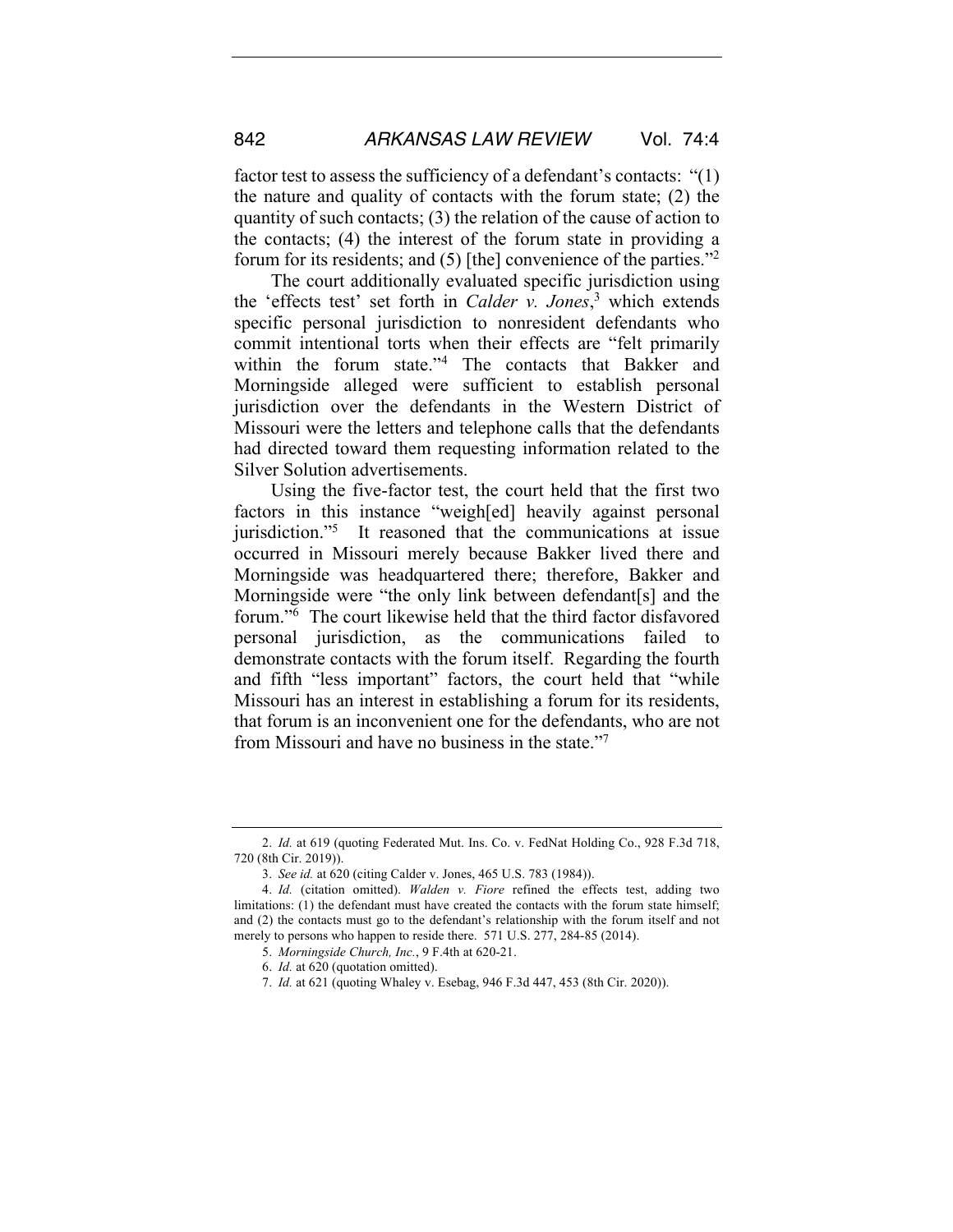### *MYERS v. FECHER*<sup>8</sup>

According to this December 2021 decision from the Arkansas Supreme Court, the Arkansas Freedom of Information Act ("FOIA") requires that communications between a state employee and another on a cloud-based messenger application that are of a mixed public and private nature must be sorted to determine which messages qualify as "public records" under the Act and are therefore "open to inspection and copying."<sup>9</sup>

In December 2019, the Arkansas Democrat-Gazette renewed a 2017 FOIA request seeking correspondence between former Department of Information Systems ("DIS") Director Mark Myers and any representatives of Cisco Systems since January 2015. The requested records included emails, text messages, and communications saved on Blackberry Messenger, a private, thirdparty cloud-based application. Myers and Jane Doe, an employee of a technology company that did business with DIS, contested the release of the three thousand-some-odd Blackberry Messenger messages on grounds that they were not entirely public records; rather, they comprised of private, "deeply personal exchanges, musings and information" unrelated to the performance of official functions. 10

The Democrat-Gazette argued the messages were public records because they were connected to public business and were stored on a server belonging to DIS. The circuit court agreed, stating that "the business and personal matters were so intertwined that all of the messages were 'public records[.]'"11 The Arkansas Supreme Court granted a stay of the judgment pending appeal.

The Court considered two issues on appeal: (1) whether "the circuit court erred in finding that the [messages] were 'public records' pursuant to FOIA;" and (2) whether "the circuit court erred in finding that the public interest outweighed privacy rights."12 Addressing the first issue, the Court found that:

<sup>8.</sup> Myers v. Fecher, 2021 Ark. 230, at 1, 635 S.W.3d 495.

<sup>9.</sup> *Id.* at 8, 635 S.W.3d at 499 (quoting ARK. CODE ANN. § 25-19-105(a)(1)(A)).

<sup>10.</sup> *Id.* at 4, 635 S.W.3d at 497.

<sup>11.</sup> *Id.* at 5, 635 S.W.3d at 498.

<sup>12.</sup> *Id.* at 6, 635 S.W.3d 498.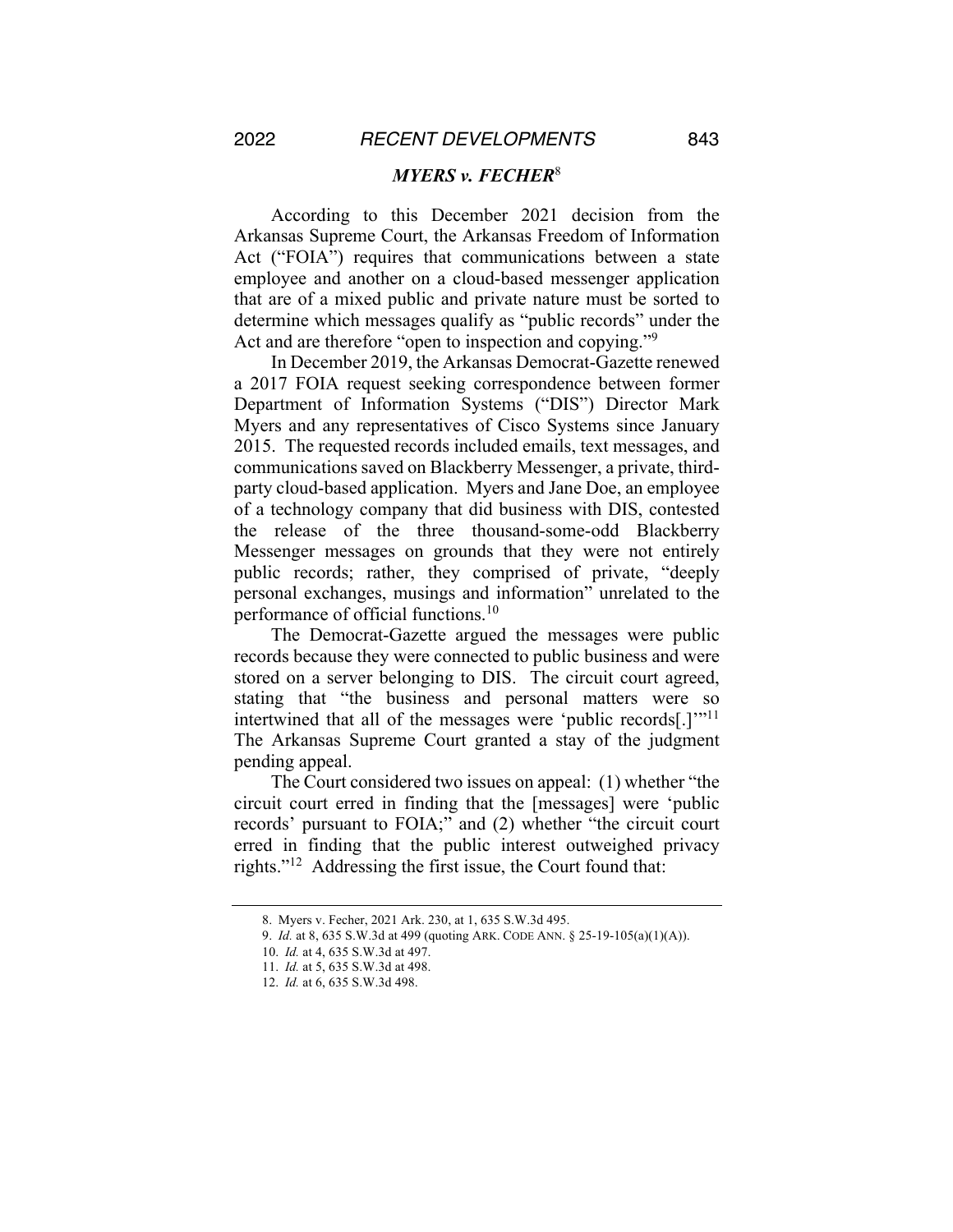[B]ecause these messages are individual, sent on different days, and sent at different times, the messages are not all interrelated and inextricably intertwined as found by the circuit court. Rather, the messages in this case are capable of being sorted into private-and public-record categories. Therefore, the circuit court clearly erred by not determining whether each individual message met the definition of a "public record."<sup>13</sup>

The Court did not reach Myers and Doe's remaining arguments on appeal, and instead, opined that "once the circuit court has determined which, if any, individual messages are 'public records,' Myers and Doe may raise their right-to-privacy arguments [at which time] the circuit court must conduct the appropriate weighing test for each item before ordering disclosure."<sup>14</sup>

## *SLUYTER v. WOOD GUYS, LLC*<sup>15</sup>

The Arkansas Court of Appeals considered the recently amended mechanics'- and materialmen's-lien statutes in this November 2021 decision involving a dispute between homeowners and a contractor over the refinishing of hardwood flooring in a private residence.

Aaron and Cheryl Sluyter orally contracted with Wood Guys, LLC ("Wood Guys") for the replacement and refinishing of hardwood flooring in their Rogers home. After Wood Guys completed the work in March 2019, a dispute arose regarding the quality of the work performed and the amount owed by the Sluyters. In response to their refusal to pay the demanded amount, Wood Guys filed a mechanics' and materialmen's lien on the property and then filed a complaint to foreclose on the lien, ultimately seeking damages for breach of contract or, alternatively, recovery under the theory of quantum meruit for work done on the Sluyters' property. The Sluyters argued that Wood Guys was barred from bringing any claims because it did not provide the necessary preconstruction lien notice.

<sup>13.</sup> *Myers*, 2021 Ark. 230, at 11, 635 S.W.3d at 500-01.

<sup>14.</sup> *Id.* at 11, 635 S.W.3d at 501.

<sup>15.</sup> Sluyter v. Wood Guys, LLC, 2021 Ark. App. 442, at 1, \_\_\_ S.W.3d \_\_\_, \_\_\_.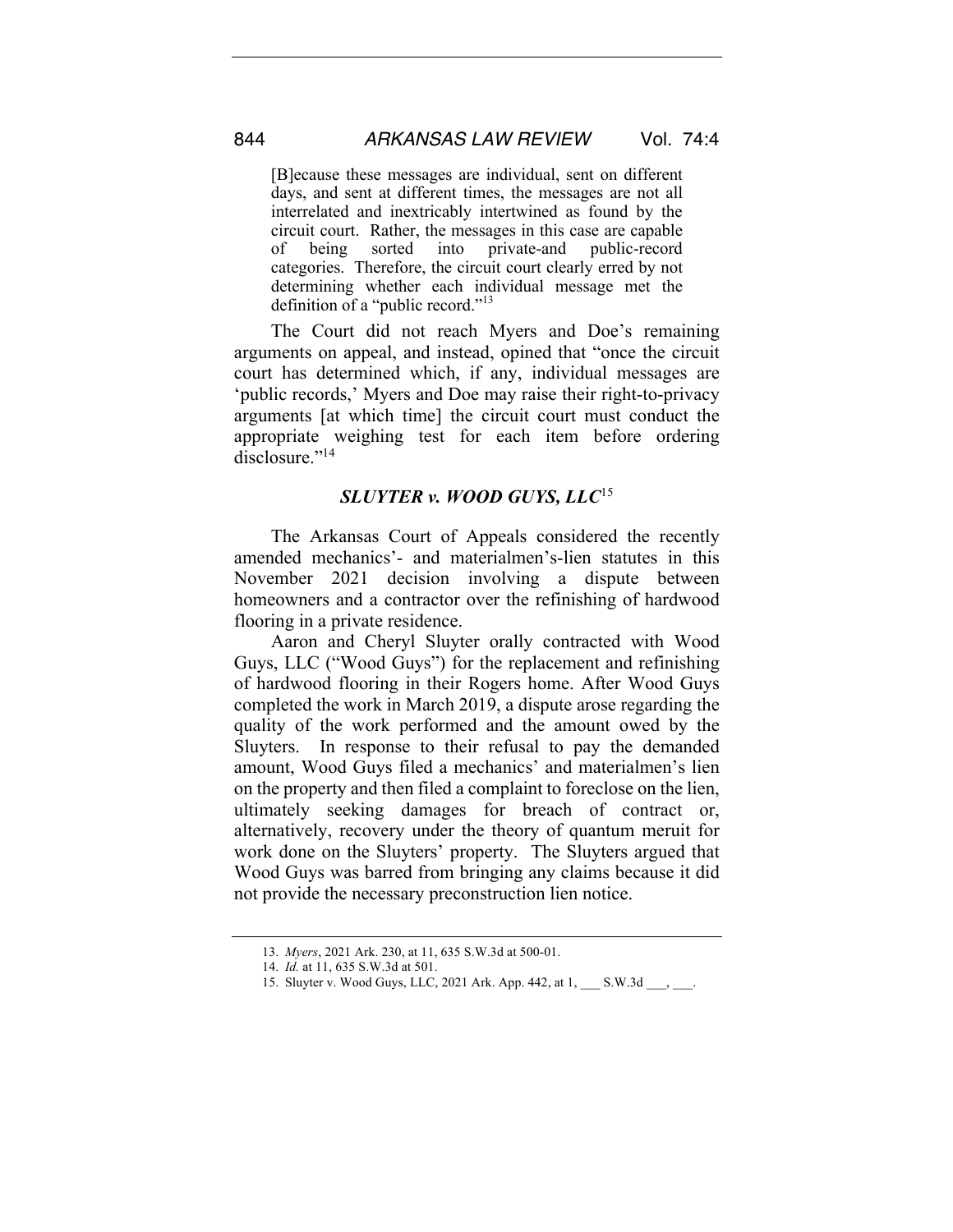The circuit court found that Wood Guys was exempt from the notice requirement under Arkansas Code Annotated § 18-44- 115 (requiring a "residential contractor" to give preconstruction lien notice) because it was a "home improvement contractor," not a "residential contractor."<sup>16</sup> The court reasoned that the term "residential contractor" used in §18-44-115 was synonymous with the term "residential building contractor" defined in Arkansas Code Annotated § 17-25-502(3). Because the former term is not defined in the statute, but the latter term is, Wood Guys did not fall within the definition of a "residential building contractor."

On appeal, the court agreed that Wood Guys was not a residential building contractor but disagreed that the two terms are interchangeable. The court opted for a broader definition of residential contractor, opining that Wood Guys was assuredly a "contractor" as that term is defined in the statute—Wood Guys directly contracted with the Sluyters, who were owners of a single-family residence, for the repair and replacement of wood flooring on the property. "[C]ommon usage of the word 'residence' refers to a place or dwelling in which a person or people live[,]" and the Sluyters' home certainly fit that description.17 Ergo, the Court held that Wood Guys was a residential contractor subject to the statutory requirement to provide lien notice prior to the commencement of work.

Furthermore, the appellate court agreed with the circuit court's finding that Wood Guys was a "home improvement contractor," but it held that this characterization barred the contractor from being a lien claimant under the direct-sale exception to the notice requirement. This exception provides that the lien notice requirement does not apply if the transaction is a direct sale. A direct sale is a transaction in which: (1) "[t]he property owner orders materials or services from the lien claimant;" and (2) "[t]he lien claimant is *not* a home improvement contractor  $\ldots$  or a residential building contractor[.]"<sup>18</sup> The appellate court opined that the plain language of the statute

<sup>16.</sup> *Id.* at 3, \_\_\_ S.W.3d at \_\_\_.

<sup>17.</sup> S.W.3d at 11.

<sup>18.</sup> *Id.*, \_\_\_ S.W.3d at \_\_\_ (emphasis added) (citing ARK. CODE ANN. § 18-44-115(a)(8)(B)).